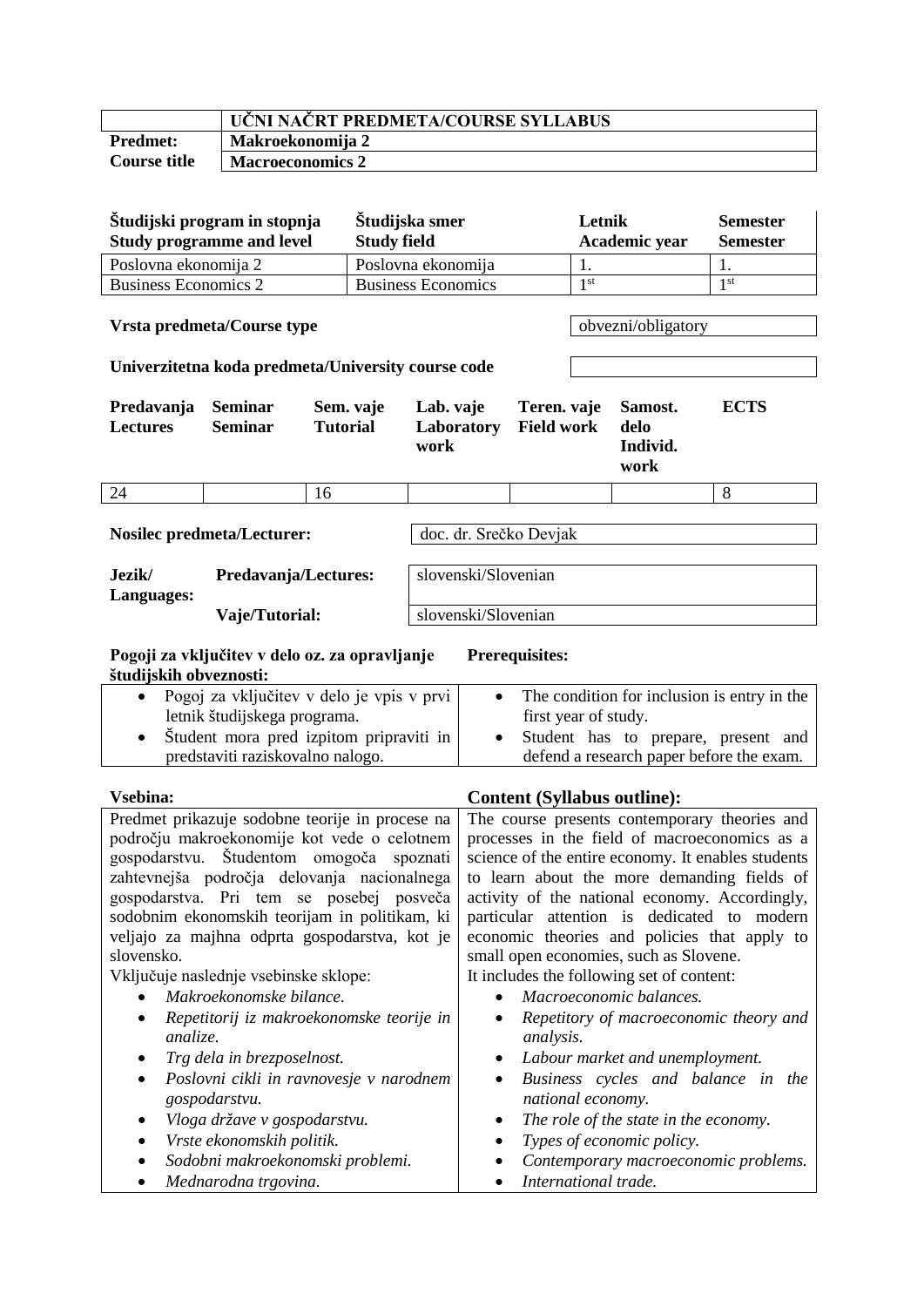|  | Regionalne integracije. | Regional integrations. |
|--|-------------------------|------------------------|
|--|-------------------------|------------------------|

## **Temeljna literatura in viri/Readings:**

- Froyen, [R. \(2004\). Macroeconomics:](http://www.pearsoned.co.uk/Bookshop/Results.asp?sRS=&iCurPage=1&SearchCriteria=%40Type%3D%271%27%2C%40Author%3D%27common%2Eauthorstring+like+%27%27%25Richard+Froyen%25%27%27%27%2C%40Download%3D1&orderby=&SearchTerm=Richard+Froyen) International edition. 8th edition. Harlow: Pearson Education.
- [Mikek, P.](http://cobiss2.izum.si/scripts/cobiss?ukaz=FFRM&mode=5&id=0917006111915767&PF1=AU&PF2=TI&PF3=PY&PF4=KW&CS=a&PF5=CB&run=yes&SS1=%22Mikek,%20Peter%22) in [Rihtarič, M. \(](http://cobiss2.izum.si/scripts/cobiss?ukaz=FFRM&mode=5&id=0917006111915767&PF1=AU&PF2=TI&PF3=PY&PF4=KW&CS=a&PF5=CB&run=yes&SS1=%22Rihtaric,%20Mira%22)2005). Osnove ekonomske teorije II : makroekonomija. Maribor: Ekonomsko-poslovna fakulteta.
- [O'Sullivan,](http://www.pearsoned.co.uk/Bookshop/Results.asp?sRS=&iCurPage=1&SearchCriteria=%40Type%3D%271%27%2C%40Author%3D%27common%2Eauthorstring+like+%27%27%25Arthur+O%27Sullivan%25%27%27%27%2C%40Download%3D1&orderby=&SearchTerm=Arthur+O%27Sullivan) A. in [Sheffrin,](http://www.pearsoned.co.uk/Bookshop/Results.asp?sRS=&iCurPage=1&SearchCriteria=%40Type%3D%271%27%2C%40Author%3D%27common%2Eauthorstring+like+%27%27%25+Steven+Sheffrin%25%27%27%27%2C%40Download%3D1&orderby=&SearchTerm=+Steven+Sheffrin) S. (2005). Macroeconomics: Principles and Tools. 4th edition. Harlow: Pearson Education.
- [Williamson,](http://www.pearsoned.co.uk/Bookshop/Results.asp?sRS=&iCurPage=1&SearchCriteria=%40Type%3D%271%27%2C%40Author%3D%27common%2Eauthorstring+like+%27%27%25Stephen+Williamson%25%27%27%27%2C%40Download%3D1&orderby=&SearchTerm=Stephen+Williamson) S. (2004). Macroeconomics: International Edition. 2nd edition. Harlow: Pearson Education.

## **Cilji in kompetence: Objectives and competences:** *Učna enota prispeva predvsem k razvoju naslednjih splošnih in specifičnih kompetenc:* • celovito kritično mišljenje in sposobnost analize, sinteze in predvidevanja rešitev ter posledic problemov s področij ekonomskih, poslovnih, upravnih, organizacijskih, naravoslovnomatematičnih in drugih družbenih ved (interdisciplinarnost); • obvladovanje raziskovalnih metod, postopkov, procesov in tehnologije; • usposobljenost za prezentiranje pridobljenega temeljnega znanja in raziskovalnih dognanj v obliki projektne naloge, aplikativne, razvojno raziskovalne naloge ali strokovnega članka; • poznavanje in razumevanje zgodovine razvoja ekonomskih, poslovnih, naravoslovnih in drugih družbenih ved; • sposobnost za reševanje konkretnih delovnih problemov z uporabo znanstvenih metod in postopkov; • celostno obvladovanje temeljnega znanja mikro in makroekonomije, strateškega menedžmenta, marketinga, sodobnih organizacijskih teorij in metodologije raziskovanja ter njegova interdisciplinarna uporaba; • razumevanje in uporaba metod kritične analize in razvoja teorij ter njihova uporaba pri reševanju problemov s področja upravljanja in poslovanja. *The learning unit mainly contributes to the development of the following general and specific competences:* • comprehensive critical thinking, the competence for analysis, synthesis and anticipating solutions in the field of economic, business, management and organizational sciences, as well as natural-mathematical and other social sciences (interdisciplinarity), mastering the research methods of procedures, processes and technology, the ability to present the acquired fundamental knowledge and research findings in the form of a project assignment, applied, developmentresearch paper or professional article, • knowledge and understanding of the history of the development of economic, business, natural sciences and other social sciences, the ability to solve concrete work problems using scientific methods and procedures, • comprehensive management of the fundamental knowledge of micro- and macroeconomics, strategic management, marketing, contemporary organizational theories and methodology of research as well as its interdisciplinary application, understanding and applying methods of critical analysis and theory development including their use in solving problems in the field of management and business.